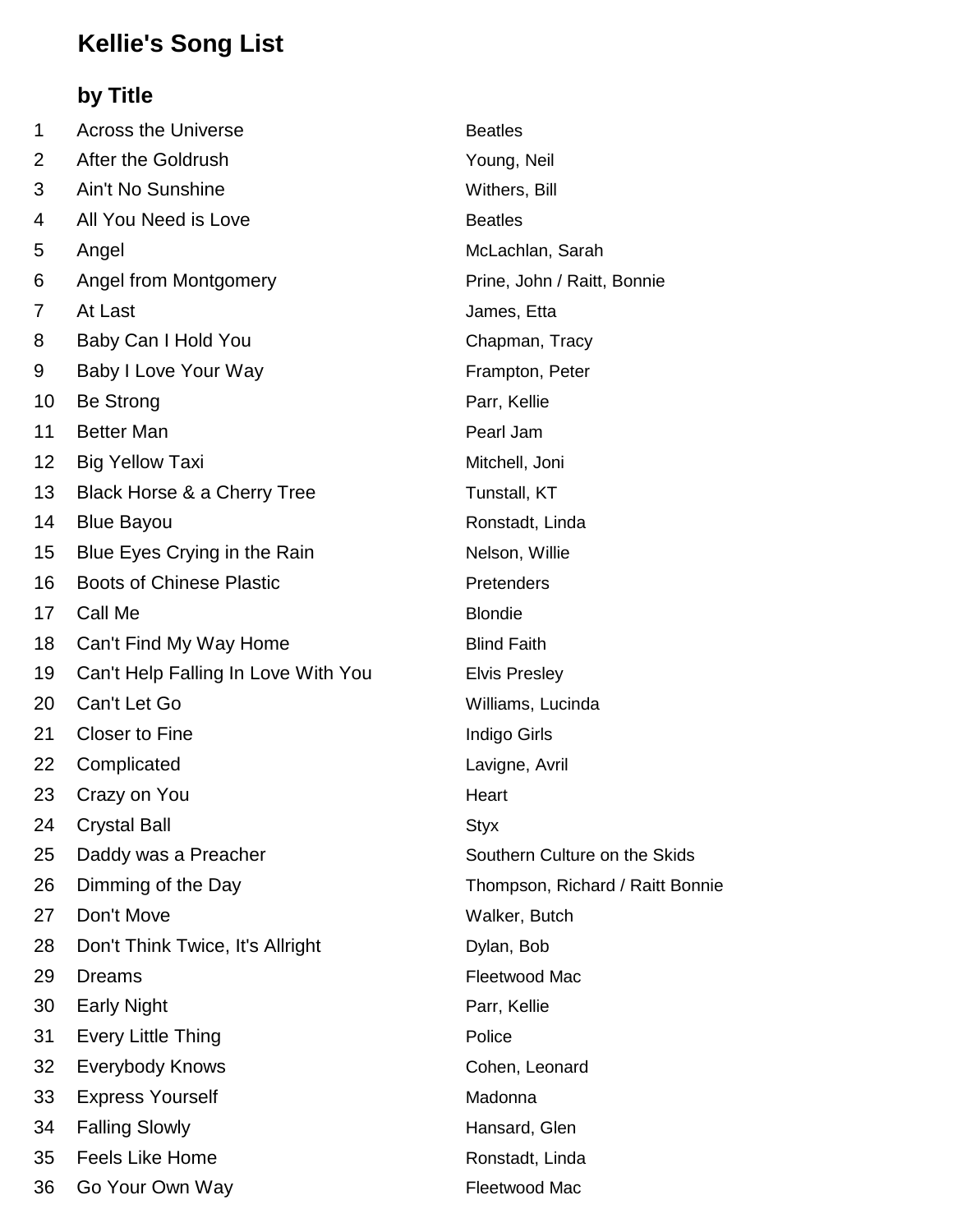| 37 | Groupie (Superstar - The Carpenters)       | Delaney & Bonnie                     |
|----|--------------------------------------------|--------------------------------------|
| 38 | Heartbreaker                               | Benatar, Pat                         |
| 39 | Help Me Make It Through the Night          | Kristofferson, Kris / Nelson, Willie |
| 40 | Here Comes the Rain Again                  | Eurythmics                           |
| 41 | I Can't Make You Love Me                   | Raitt, Bonnie                        |
| 42 | I Can't Tell You Why                       | Eagles                               |
| 43 | I Don't Care (just as long as you love me) | Owens, Buck                          |
| 44 | I Just Wanna Make Love to You              | James, Etta                          |
| 45 | I Shall be Released                        | Dylan, Bob                           |
| 46 | I Still Miss Someone                       | Cash, Johnny / Scott, Darrell        |
| 47 | I'm Alive (Life Sounds Like)               | Franti, Michael                      |
| 48 | <b>Imaginary Friend</b>                    | Parr, Kellie                         |
| 49 | Into the Mystic                            | Morrison, Van                        |
| 50 | Is This Love                               | Marley, Bob                          |
| 51 | Jolene                                     | Parton, Dolly                        |
| 52 | Just Because You Wear Big Shoes            | <b>Jody Grind</b>                    |
| 53 | <b>Just Like Heaven</b>                    | Cure                                 |
| 54 | Killing Me Softly                          | Flack, Roberta                       |
| 55 | LCP & Mercury                              | Parr, Kellie                         |
| 56 | Leave Heaven Alone                         | Cervanka, Exene                      |
| 57 | Let the Mystery Be                         | Dement, Iris                         |
| 58 | Lights                                     | Journey                              |
| 59 | Like A Stone                               | Audioslave                           |
| 60 | Looking in the Eyes of Love                | Krauss, Alison                       |
| 61 | Lotta Love                                 | Larson, Nicolette / Neil Young       |
| 62 | Love Alone                                 | <b>Jody Grind</b>                    |
| 63 | Love Me Like a Man                         | Raitt, Bonnie / Smithers, Chris      |
| 64 | Love the One You're With                   | Crosby, Stills, Nash & Young         |
| 65 | Lovin', Touchin', Squeezin'                | Journey                              |
| 66 | Make You Feel My Love                      | Dylan, Bob (Adele)                   |
| 67 | Maybe I'm Amazed                           | McCartney, Paul                      |
| 68 | Me & Bobby McGee                           | Joplin, Janis / Kristofferson, Kris  |
| 69 | Melt With You                              | Modern English                       |
| 70 | Middle of the Road                         | Pretenders                           |
| 71 | My Bleeding Heart                          | Parr, Kellie                         |
| 72 | <b>Nothing Else Matters</b>                | Metallica                            |
| 73 | One                                        | U <sub>2</sub>                       |
| 74 | Only Love Can Break Your Heart             | Young, Neil                          |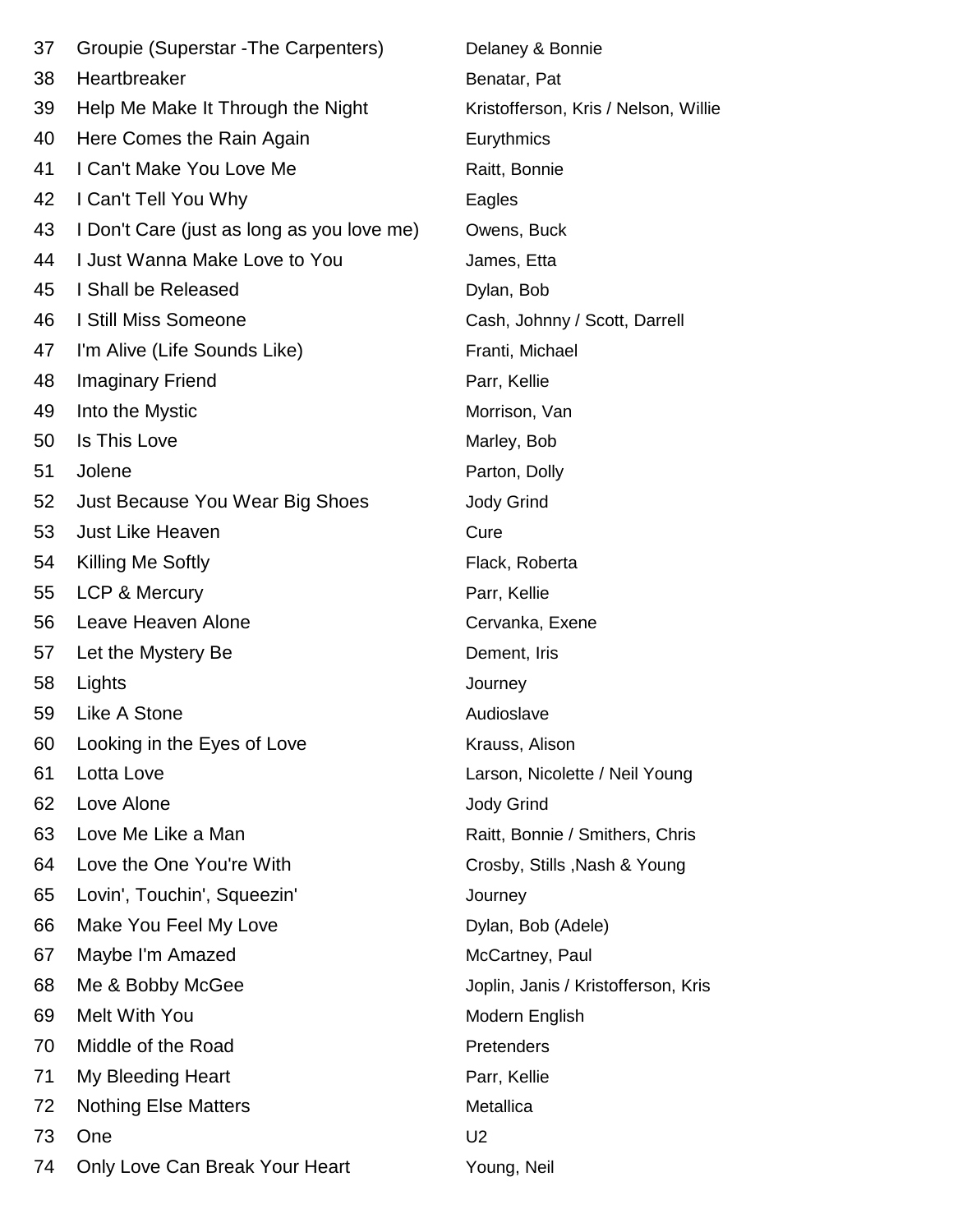| 75 | <b>Passionate Kisses</b>         | Carpenter, Mary Chapin/Williams, Lucinda |
|----|----------------------------------|------------------------------------------|
| 76 | Perfect                          | Pink                                     |
| 77 | Possession                       | McLachlan, Sarah                         |
| 78 | Ramble On                        | Led Zeppelin                             |
| 79 | <b>Red Dirt Girl</b>             | Harris, Emmylou                          |
| 80 | Ring of Fire                     | Cash, Johnny                             |
| 81 | River                            | Mitchell, Joni                           |
| 82 | Run                              | Parr, Kellie                             |
| 83 | Somebody to Love                 | Jefferson Airplane                       |
| 84 | Something for the Pain           | Parr, Kellie                             |
| 85 | Sometimes You Just Can't Win     | Ronstadt, Linda                          |
| 86 | Soulshine                        | Allman Bros / Haynes, Warren             |
| 87 | <b>Stand By You</b>              | Pretenders                               |
| 88 | <b>Strong Enough</b>             | Crow, Sheryl                             |
| 89 | Summertime                       | Gershwin, George                         |
| 90 | Take Me to the River             | <b>Talking Heads</b>                     |
| 91 | <b>Thank You</b>                 | Dido                                     |
| 92 | The Metro                        | <b>Berlin</b>                            |
| 93 | These Boots are Made for Walkin' | Sinatra, Nancy                           |
| 94 | <b>Time After Time</b>           | Lauper, Cyndi                            |
| 95 | Tracks of my Tears               | Robinson, Smokey                         |
| 96 | Two More Bottles of Wine         | Harris, Emmylou                          |
| 97 | Vampire Song (Bloodletting)      | <b>Concrete Blonde</b>                   |
| 98 | Waiting In Vain                  | Marley, Bob                              |
| 99 | Walkin' After Midnight           | Cline, Patsy                             |
|    | 100 Watching the Wheels          | Lennon, John                             |
|    | 101 We Belong                    | Benatar, Pat                             |
|    | 102 What Goes On                 | Velvet Underground                       |
|    | 103 When I Grow Up               | Shocked, Michelle                        |
|    | 104 Where I Go                   | Merchant, Natalie                        |
|    | 105 White Rabbit                 | Jefferson Airplane                       |
|    | 106 Wild Horses                  | <b>Rolling Stones</b>                    |
|    | 107 Wish                         | Parr, Kellie                             |
|    | 108 Woodstock                    | Mitchell, Joni                           |
|    | 109 Your Cheatin' Heart          | Williams, Hank                           |
|    | 110 You're No Good               | Ronstadt, Linda                          |
|    | 111 Ziggy Stardust               | Bowie, David                             |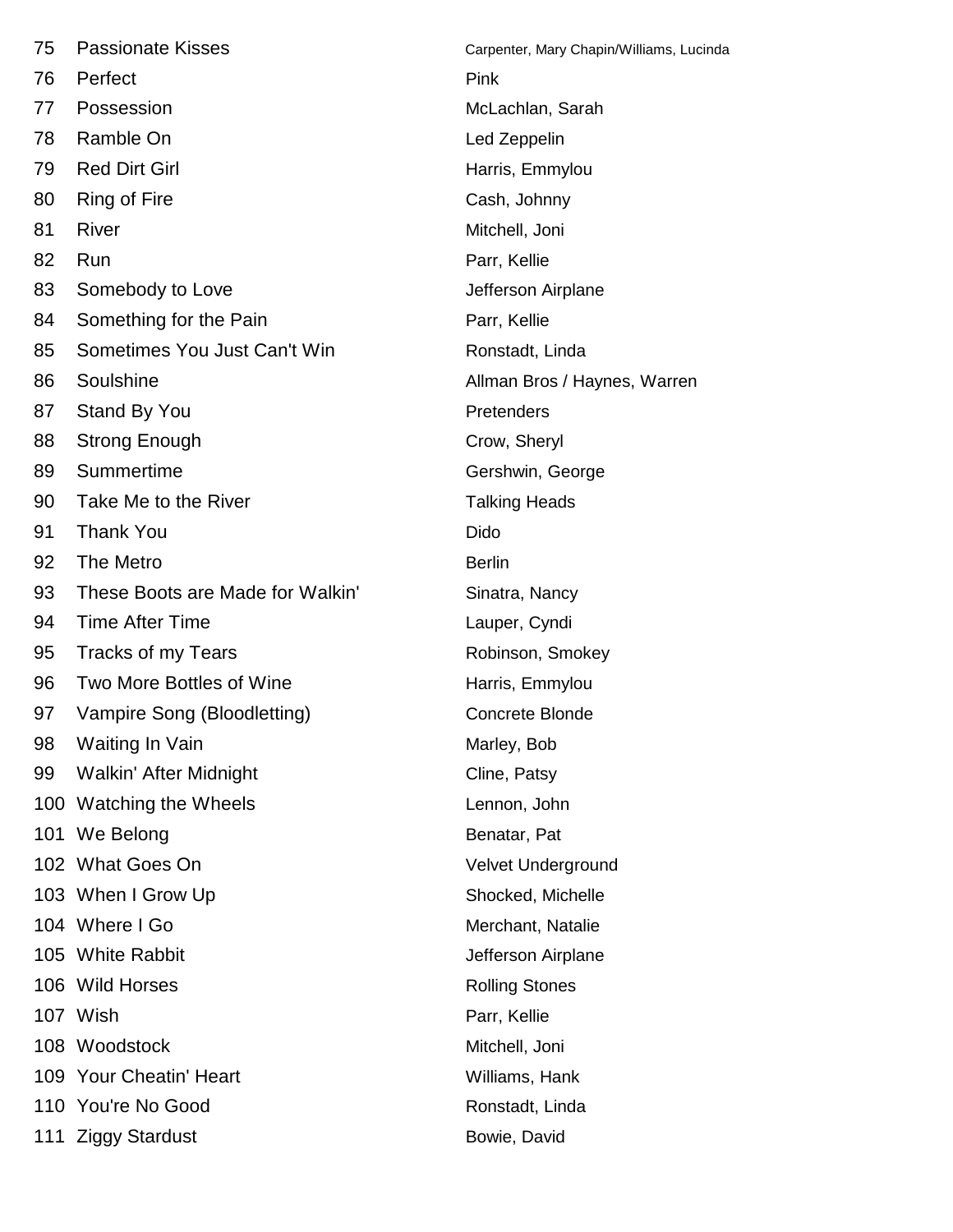## **Kellie's Song List**

## **by Artist**

| 1  | Allman Bros / Haynes, Warren             | Soulshine                            |
|----|------------------------------------------|--------------------------------------|
| 2  | Audioslave                               | Like A Stone                         |
| 3  | <b>Beatles</b>                           | <b>Across the Universe</b>           |
| 4  | <b>Beatles</b>                           | All You Need is Love                 |
| 5  | Benatar, Pat                             | Heartbreaker                         |
| 6  | Benatar, Pat                             | We Belong                            |
| 7  | <b>Berlin</b>                            | The Metro                            |
| 8  | <b>Blind Faith</b>                       | Can't Find My Way Home               |
| 9  | <b>Blondie</b>                           | Call Me                              |
| 10 | Bowie, David                             | <b>Ziggy Stardust</b>                |
| 11 | Carpenter, Mary Chapin/Williams, Lucinda | <b>Passionate Kisses</b>             |
| 12 | Cash, Johnny                             | <b>Ring of Fire</b>                  |
| 13 | Cash, Johnny / Scott, Darrell            | I Still Miss Someone                 |
| 14 | Cervanka, Exene                          | Leave Heaven Alone                   |
| 15 | Chapman, Tracy                           | Baby Can I Hold You                  |
| 16 | Cline, Patsy                             | Walkin' After Midnight               |
| 17 | Cohen, Leonard                           | <b>Everybody Knows</b>               |
| 18 | <b>Concrete Blonde</b>                   | Vampire Song (Bloodletting)          |
| 19 | Crosby, Stills, Nash & Young             | Love the One You're With             |
| 20 | Crow, Sheryl                             | <b>Strong Enough</b>                 |
| 21 | Cure                                     | <b>Just Like Heaven</b>              |
| 22 | Delaney & Bonnie                         | Groupie (Superstar - The Carpenters) |
| 23 | Dement, Iris                             | Let the Mystery Be                   |
| 24 | Dido                                     | Thank You                            |
| 25 | Dylan, Bob                               | Don't Think Twice, It's Allright     |
| 26 | Dylan, Bob                               | I Shall be Released                  |
| 27 | Dylan, Bob (Adele)                       | Make You Feel My Love                |
| 28 | Eagles                                   | I Can't Tell You Why                 |
| 29 | Eurythmics                               | Here Comes the Rain Again            |
| 30 | Flack, Roberta                           | Killing Me Softly                    |
| 31 | Fleetwood Mac                            | <b>Dreams</b>                        |
| 32 | Fleetwood Mac                            | Go Your Own Way                      |
| 33 | Frampton, Peter                          | Baby I Love Your Way                 |
| 34 | Franti, Michael                          | I'm Alive (Life Sounds Like)         |
| 35 | Gershwin, George                         | Summertime                           |
| 36 | Hansard, Glen                            | <b>Falling Slowly</b>                |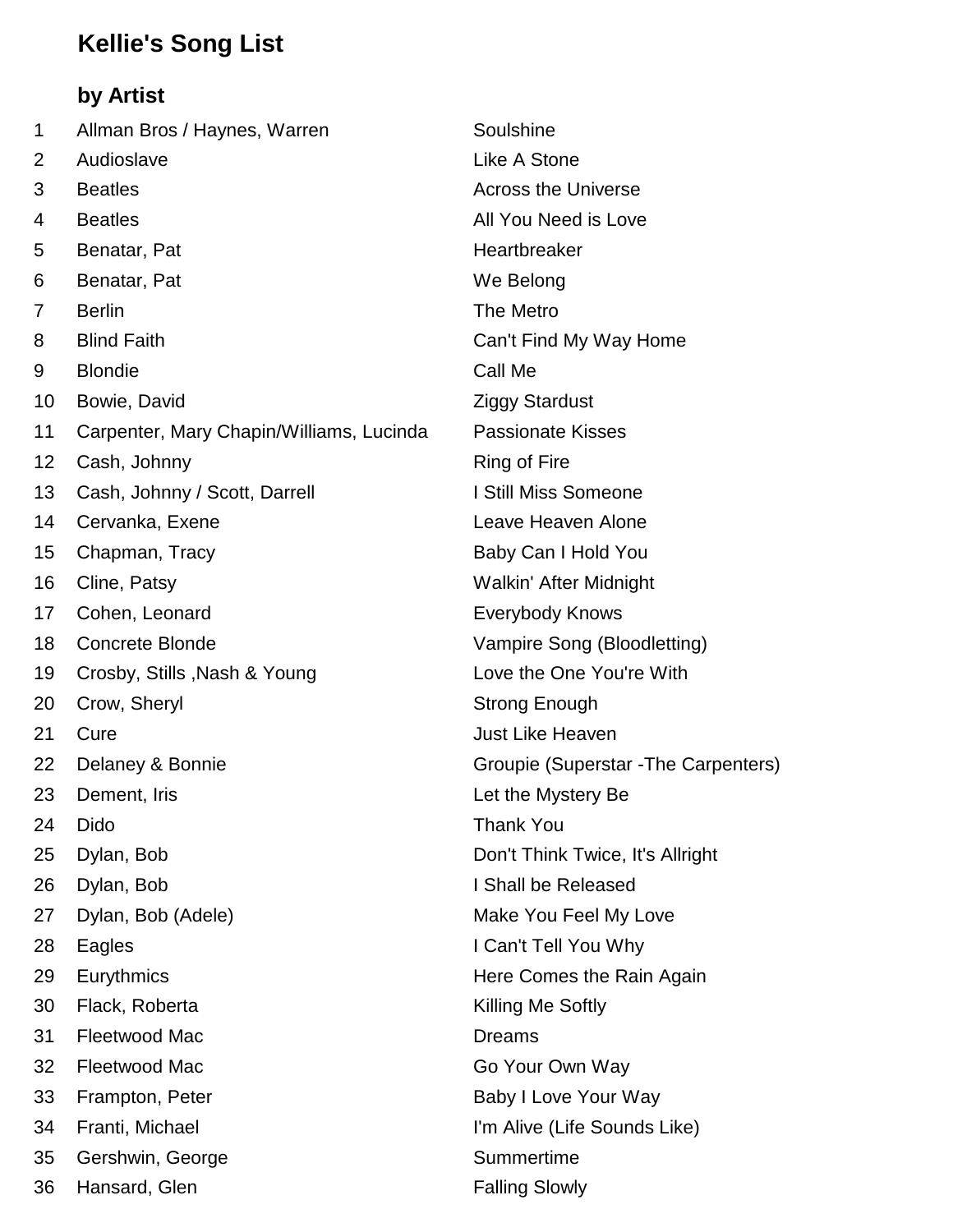| 37 | Harris, Emmylou                      | <b>Red Di</b>   |
|----|--------------------------------------|-----------------|
| 38 | Harris, Emmylou                      | Two M           |
| 39 | Heart                                | Crazy o         |
| 40 | <b>Indigo Girls</b>                  | Closer          |
| 41 | James, Etta                          | At Last         |
| 42 | James, Etta                          | I Just V        |
| 43 | Jefferson Airplane                   | Someb           |
| 44 | Jefferson Airplane                   | White I         |
| 45 | <b>Jody Grind</b>                    | Just Be         |
| 46 | <b>Jody Grind</b>                    | Love A          |
| 47 | Joplin, Janis / Kristofferson, Kris  | Me & E          |
| 48 | Journey                              | Lights          |
| 49 | Journey                              | Lovin',         |
| 50 | Krauss, Alison                       | Lookin          |
| 51 | Kristofferson, Kris / Nelson, Willie | Help M          |
| 52 | Larson, Nicolette / Neil Young       | Lotta L         |
| 53 | Lauper, Cyndi                        | Time A          |
| 54 | Lavigne, Avril                       | Compli          |
| 55 | Led Zeppelin                         | Ramble          |
| 56 | Lennon, John                         | Watchi          |
| 57 | Madonna                              | <b>Expres</b>   |
| 58 | Marley, Bob                          | Is This         |
| 59 | Marley, Bob                          | Waiting         |
| 60 | McCartney, Paul                      | Maybe           |
| 61 | McLachlan, Sarah                     | Angel           |
| 62 | McLachlan, Sarah                     | Posses          |
| 63 | Merchant, Natalie                    | Where           |
| 64 | Metallica                            | Nothing         |
| 65 | Mitchell, Joni                       | <b>Big Yell</b> |
| 66 | Mitchell, Joni                       | River           |
| 67 | Mitchell, Joni                       | Woods           |
| 68 | Modern English                       | Melt W          |
| 69 | Morrison, Van                        | Into the        |
| 70 | Nelson, Willie                       | Blue E          |
| 71 | Owens, Buck                          | I Don't         |
| 72 | Parr, Kellie                         | <b>Be Stro</b>  |
| 73 | Parr, Kellie                         | Early N         |
| 74 | Parr, Kellie                         | Imagin          |

Red Dirt Girl Two More Bottles of Wine Crazy on You Closer to Fine 1 Just Wanna Make Love to You Somebody to Love White Rabbit Just Because You Wear Big Shoes Love Alone Me & Bobby McGee Lovin', Touchin', Squeezin' Looking in the Eyes of Love Help Me Make It Through the Night Lotta Love Time After Time Complicated Ramble On Watching the Wheels **Express Yourself** Is This Love Waiting In Vain Maybe I'm Amazed Possession Where I Go Nothing Else Matters **Big Yellow Taxi** Woodstock Melt With You Into the Mystic Blue Eyes Crying in the Rain I Don't Care (just as long as you love me) Be Strong Early Night Imaginary Friend